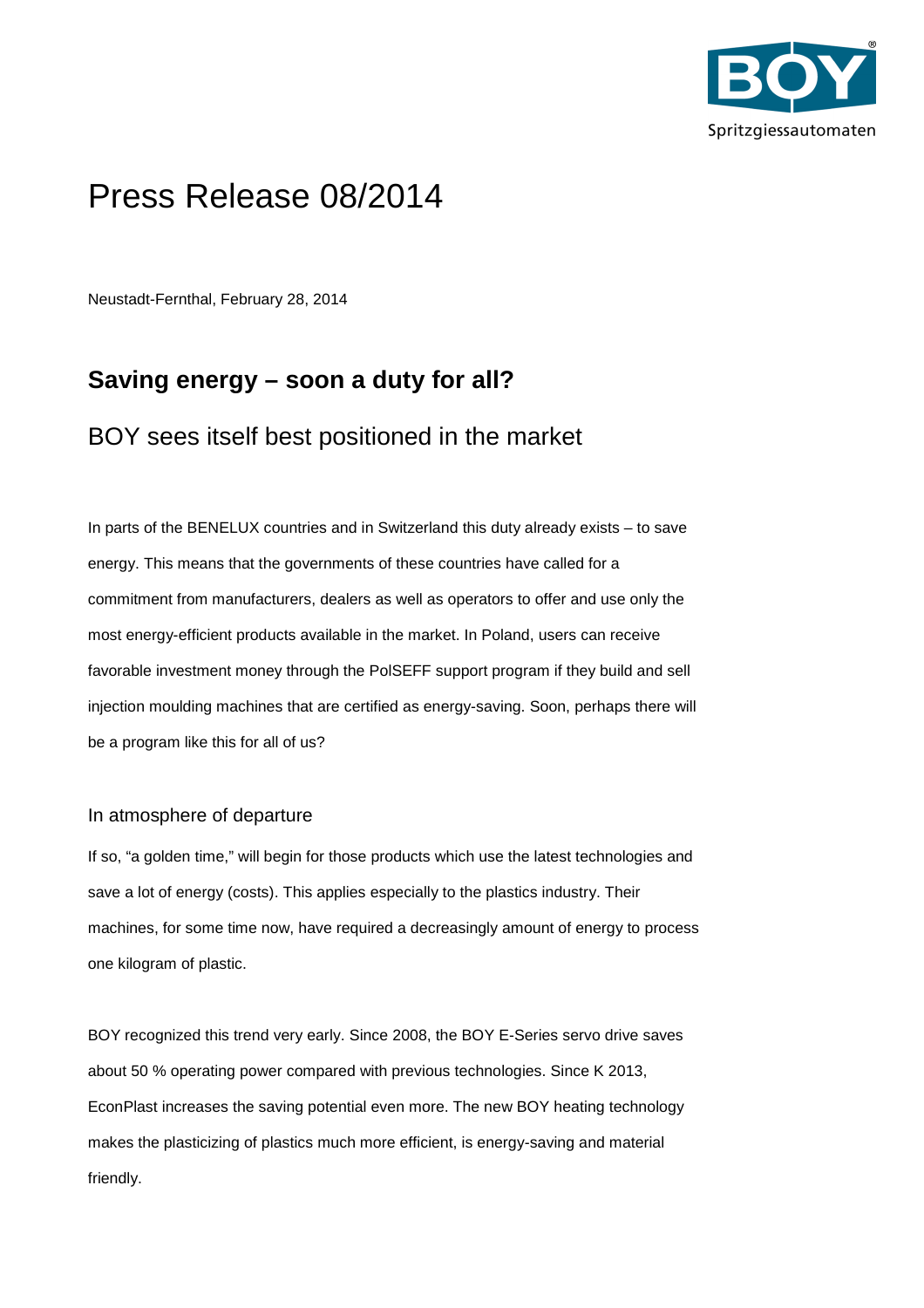

For example, with a BOY 60 E operating in a three-shift operation with a material throughput of 14 kg/h per year, the use of the EconPlast unit saves about EUR 3.500 in energy costs. BOY, the manufacturer of injection moulding machines up to 1,000 kN clamping force, has provided on its website (www.econplast.de) the ability to perform an online calculation.

"Besides the pure energy advantages, EconPlast also provides a much more precise and more direct regulation of the temperature supply. Especially with heat-sensitive materials, this can be a deciding influence on the part quality," explains Michael Kleinebrahm, BOY Manager Process Engineering.

## Euromap 60.1 – just a beginning?

For a few months, the energy classification of injection moulding machines according to Euromap 60.1 is valid. This comparability, which became transparent through the norm, helps users to choose and use the most efficient machines.

Was this just the beginning? Will Germany establish a similar energy regulation like those in the Netherlands and Switzerland or a support project such as the one in Poland? Users who already use machines with the latest technologies and efficiencies have done more than just carrying out their duty. They have already benefited from the energy savings and this with each shot.

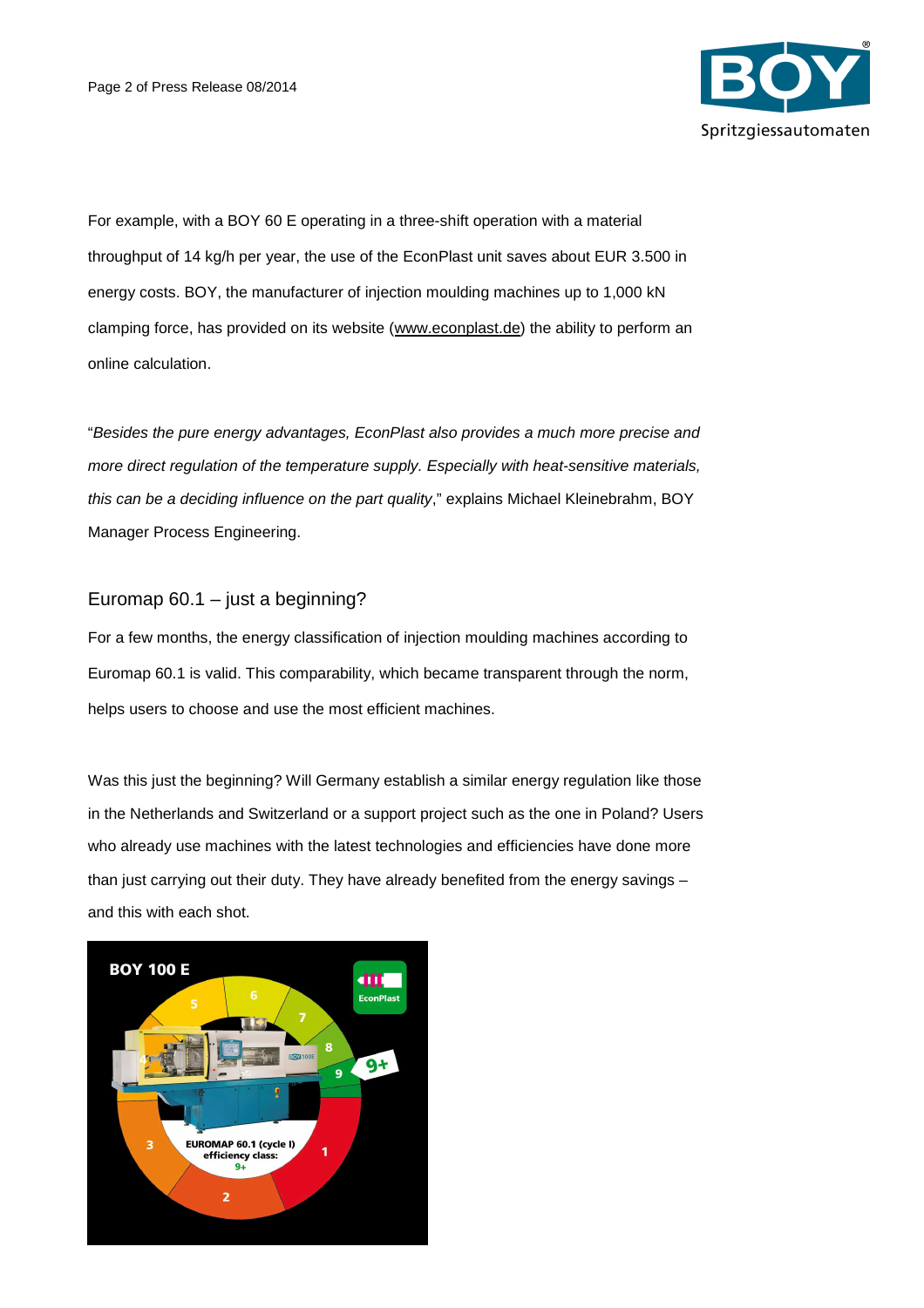

## Company profile

**Dr. Boy GmbH & Co. KG** is one of the leading worldwide manufacturers of injection moulding machines with clamping forces up to 1,000 kN. The very compact, durable machines work precise, energy-saving and therefore highly economical. BOY continually sets new standards in our industry with innovative concepts and solutions. Since the company was founded in 1968, over 40,000 injection moulding machines have been delivered worldwide. The privately owned company continues to put special emphasis on engineered performance and high-class "made in Germany" workmanship.

For further information visit http://www.dr-boy.de/.

Photo(s): > BOY 100 E with EUROMAP classification 9+

Words: 409 Lines: 44 Characters: 2.583

#### **Your contact person:**

Thomas Breiden Head of Marketing Dr. Boy GmbH & Co. KG Neschener Straße 6 53577 Neustadt-Fernthal Germany

Phone: (++49) 2683 / 307-0 Fax: (++49) 2683 / 32771 E-Mail: th.breiden@dr-boy.de Internet: www.dr-boy.de